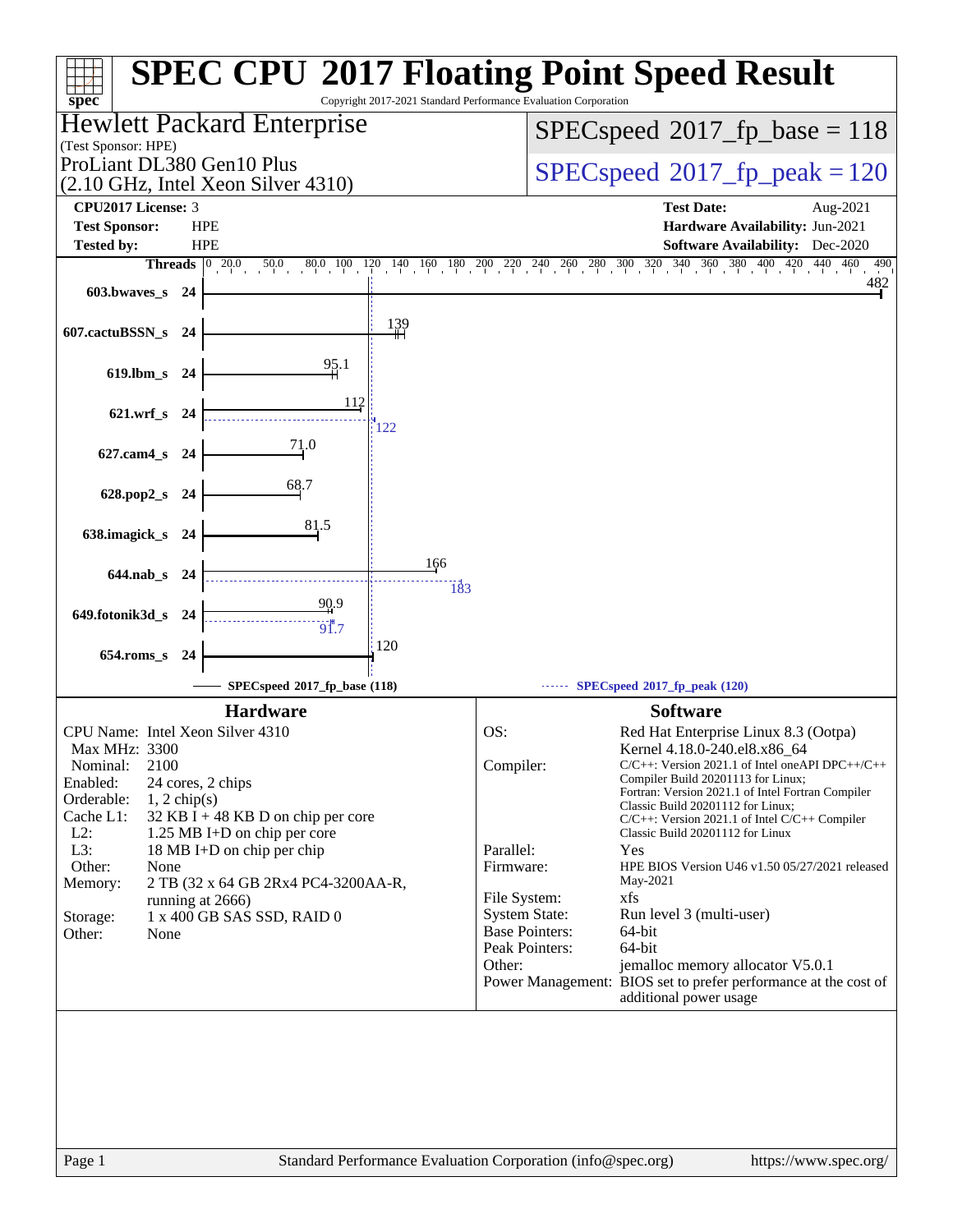Copyright 2017-2021 Standard Performance Evaluation Corporation

#### Hewlett Packard Enterprise

#### (Test Sponsor: HPE)

(2.10 GHz, Intel Xeon Silver 4310)

 $SPEC speed^{\circ}2017\_fp\_base = 118$ 

## ProLiant DL380 Gen10 Plus  $\begin{array}{|l|}\n\hline\n\text{SPEC speed} \text{°2017}\n\hline\n\text{p peak} = 120\n\hline\n\end{array}$

**[spec](http://www.spec.org/)**

**[CPU2017 License:](http://www.spec.org/auto/cpu2017/Docs/result-fields.html#CPU2017License)** 3 **[Test Date:](http://www.spec.org/auto/cpu2017/Docs/result-fields.html#TestDate)** Aug-2021 **[Test Sponsor:](http://www.spec.org/auto/cpu2017/Docs/result-fields.html#TestSponsor)** HPE **[Hardware Availability:](http://www.spec.org/auto/cpu2017/Docs/result-fields.html#HardwareAvailability)** Jun-2021 **[Tested by:](http://www.spec.org/auto/cpu2017/Docs/result-fields.html#Testedby)** HPE **[Software Availability:](http://www.spec.org/auto/cpu2017/Docs/result-fields.html#SoftwareAvailability)** Dec-2020

#### **[Results Table](http://www.spec.org/auto/cpu2017/Docs/result-fields.html#ResultsTable)**

|                                    | <b>Base</b>    |                |              |                |              | <b>Peak</b>    |            |                |                |              |                |              |                |              |
|------------------------------------|----------------|----------------|--------------|----------------|--------------|----------------|------------|----------------|----------------|--------------|----------------|--------------|----------------|--------------|
| <b>Benchmark</b>                   | <b>Threads</b> | <b>Seconds</b> | <b>Ratio</b> | <b>Seconds</b> | <b>Ratio</b> | <b>Seconds</b> | Ratio      | <b>Threads</b> | <b>Seconds</b> | <b>Ratio</b> | <b>Seconds</b> | <b>Ratio</b> | <b>Seconds</b> | <b>Ratio</b> |
| $603.bwaves$ s                     | 24             | 123            | 481          | 122            | 482          | <u>123</u>     | 482        | 24             | 123            | 481          | 122            | 482          | 123            | <u>482</u>   |
| 607.cactuBSSN s                    | 24             | 122            | 137          | 116            | 143          | <u>120</u>     | <b>139</b> | 24             | 122            | 137          | 116            | 143          | <u>120</u>     | <u>139</u>   |
| $619.1$ bm s                       | 24             | 55.1           | 95.1         | 57.3           | 91.5         | 55.1           | 95.1       | 24             | 55.1           | 95.1         | 57.3           | 91.5         | 55.1           | 95.1         |
| $621$ .wrf s                       | 24             | 118            | 112          | 118            | 112          | 118            | 112        | 24             | 108            | 122          | 109            | 122          | <u>109</u>     | 122          |
| $627$ .cam $4 \text{ s}$           | 24             | 125            | 71.0         | 125            | 71.0         | 125            | 70.9       | 24             | 125            | 71.0         | 125            | 71.0         | 125            | 70.9         |
| $628.pop2_s$                       | 24             | 173            | 68.7         | 173            | 68.7         | 173            | 68.8       | 24             | 173            | 68.7         | 173            | 68.7         | 173            | 68.8         |
| 638.imagick_s                      | 24             | 177            | 81.5         | 177            | 81.5         | 177            | 81.5       | 24             | 177            | 81.5         | 177            | 81.5         | 177            | 81.5         |
| $644$ .nab s                       | 24             | 106            | 166          | 106            | 165          | 105            | 166        | 24             | 95.4           | 183          | 95.4           | 183          | 95.4           | 183          |
| 649.fotonik3d s                    | 24             | 100            | 90.9         | 99.4           | 91.7         | 102            | 89.0       | 24             | 101            | 90.5         | 98.4           | 92.6         | 99.5           | 91.7         |
| $654$ .roms s                      | 24             | 130            | 121          | <u>131</u>     | <b>120</b>   | 131            | 120        | 24             | 130            | 121          | <u>131</u>     | <u>120</u>   | 131            | 120          |
| $SPECspeed^*2017$ fp base =<br>118 |                |                |              |                |              |                |            |                |                |              |                |              |                |              |

**[SPECspeed](http://www.spec.org/auto/cpu2017/Docs/result-fields.html#SPECspeed2017fppeak)[2017\\_fp\\_peak =](http://www.spec.org/auto/cpu2017/Docs/result-fields.html#SPECspeed2017fppeak) 120**

Results appear in the [order in which they were run.](http://www.spec.org/auto/cpu2017/Docs/result-fields.html#RunOrder) Bold underlined text [indicates a median measurement](http://www.spec.org/auto/cpu2017/Docs/result-fields.html#Median).

#### **[Operating System Notes](http://www.spec.org/auto/cpu2017/Docs/result-fields.html#OperatingSystemNotes)**

 Stack size set to unlimited using "ulimit -s unlimited" Transparent Huge Pages enabled by default Prior to runcpu invocation Filesystem page cache synced and cleared with: sync; echo 3> /proc/sys/vm/drop\_caches

#### **[Environment Variables Notes](http://www.spec.org/auto/cpu2017/Docs/result-fields.html#EnvironmentVariablesNotes)**

Environment variables set by runcpu before the start of the run: KMP\_AFFINITY = "granularity=fine,compact" LD\_LIBRARY\_PATH = "/home/cpu2017/lib/intel64:/home/cpu2017/je5.0.1-64" MALLOC\_CONF = "retain:true" OMP\_STACKSIZE = "192M"

#### **[General Notes](http://www.spec.org/auto/cpu2017/Docs/result-fields.html#GeneralNotes)**

 Binaries compiled on a system with 1x Intel Core i9-7980XE CPU + 64GB RAM memory using Redhat Enterprise Linux 8.0 NA: The test sponsor attests, as of date of publication, that CVE-2017-5754 (Meltdown) is mitigated in the system as tested and documented. Yes: The test sponsor attests, as of date of publication, that CVE-2017-5753 (Spectre variant 1) is mitigated in the system as tested and documented. Yes: The test sponsor attests, as of date of publication, that CVE-2017-5715 (Spectre variant 2) is mitigated in the system as tested and documented. jemalloc, a general purpose malloc implementation built with the RedHat Enterprise 7.5, and the system compiler gcc 4.8.5

**(Continued on next page)**

| Page 2 | Standard Performance Evaluation Corporation (info@spec.org) | https://www.spec.org/ |
|--------|-------------------------------------------------------------|-----------------------|
|        |                                                             |                       |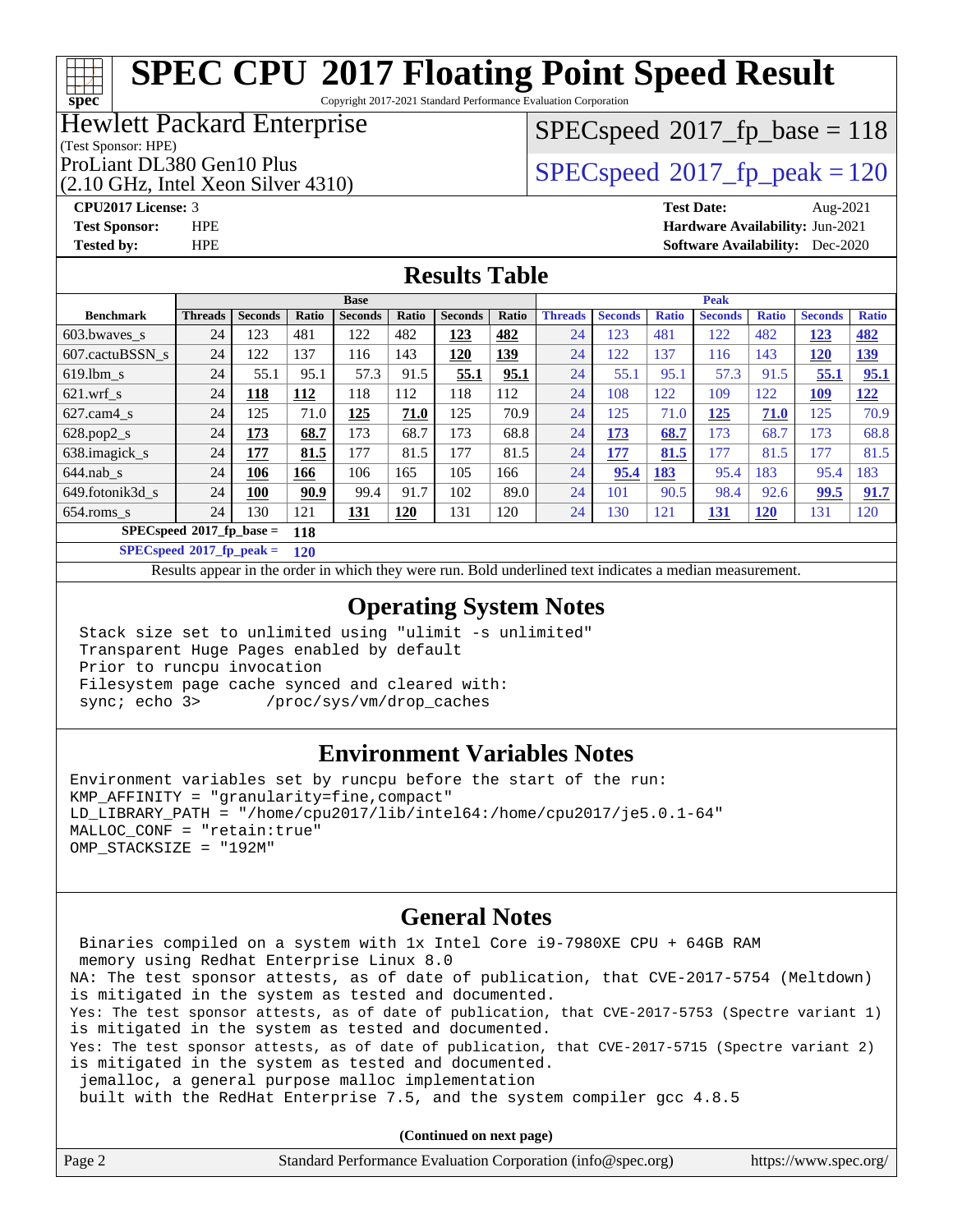Copyright 2017-2021 Standard Performance Evaluation Corporation

## Hewlett Packard Enterprise

[SPECspeed](http://www.spec.org/auto/cpu2017/Docs/result-fields.html#SPECspeed2017fpbase)<sup>®</sup>2017 fp base = 118

(Test Sponsor: HPE)

(2.10 GHz, Intel Xeon Silver 4310)

ProLiant DL380 Gen10 Plus  $SPEC speed@2017$  fp\_peak = 120

**[spec](http://www.spec.org/)**

**[CPU2017 License:](http://www.spec.org/auto/cpu2017/Docs/result-fields.html#CPU2017License)** 3 **[Test Date:](http://www.spec.org/auto/cpu2017/Docs/result-fields.html#TestDate)** Aug-2021 **[Test Sponsor:](http://www.spec.org/auto/cpu2017/Docs/result-fields.html#TestSponsor)** HPE **[Hardware Availability:](http://www.spec.org/auto/cpu2017/Docs/result-fields.html#HardwareAvailability)** Jun-2021 **[Tested by:](http://www.spec.org/auto/cpu2017/Docs/result-fields.html#Testedby)** HPE **[Software Availability:](http://www.spec.org/auto/cpu2017/Docs/result-fields.html#SoftwareAvailability)** Dec-2020

### **[General Notes \(Continued\)](http://www.spec.org/auto/cpu2017/Docs/result-fields.html#GeneralNotes)**

sources available from jemalloc.net or <https://github.com/jemalloc/jemalloc/releases>

#### **[Platform Notes](http://www.spec.org/auto/cpu2017/Docs/result-fields.html#PlatformNotes)**

Page 3 Standard Performance Evaluation Corporation [\(info@spec.org\)](mailto:info@spec.org) <https://www.spec.org/> The system ROM used for this result contains Intel microcode version 0xd0002a0 for the Intel Xeon Silver 4310 processor BIOS Configuration: Workload Profile set to General Peak Frequency Compute Intel Hyper-Threading set to Disabled Thermal Configuration set to Maximum Cooling Memory Patrol Scrubbing set to Disabled Advanced Memory Protection set to Advanced ECC Last Level Cache (LLC) Prefetch set to Enabled Last Level Cache (LLC) Dead Line Allocation set to Disabled Enhanced Processor Performance set to Enabled Workload Profile set to Custom Energy/Performance Bias set to Balanced Power DCU Stream Prefetcher set to Disabled Adjacent Sector Prefetch set to Disabled Minimum Processor Idle Power Package C-State set to No Package State Numa Group Size Optimization set to Flat Sysinfo program /home/cpu2017/bin/sysinfo Rev: r6622 of 2021-04-07 982a61ec0915b55891ef0e16acafc64d running on localhost.localdomain Wed Aug 25 09:07:02 2021 SUT (System Under Test) info as seen by some common utilities. For more information on this section, see <https://www.spec.org/cpu2017/Docs/config.html#sysinfo> From /proc/cpuinfo model name : Intel(R) Xeon(R) Silver 4310 CPU @ 2.10GHz 2 "physical id"s (chips) 24 "processors" cores, siblings (Caution: counting these is hw and system dependent. The following excerpts from /proc/cpuinfo might not be reliable. Use with caution.) cpu cores : 12 siblings : 12 physical 0: cores 0 1 2 3 4 5 6 7 8 9 10 11 physical 1: cores 0 1 2 3 4 5 6 7 8 9 10 11 From lscpu from util-linux 2.32.1: Architecture: x86\_64 CPU op-mode(s): 32-bit, 64-bit Byte Order: Little Endian  $CPU(s):$  24 **(Continued on next page)**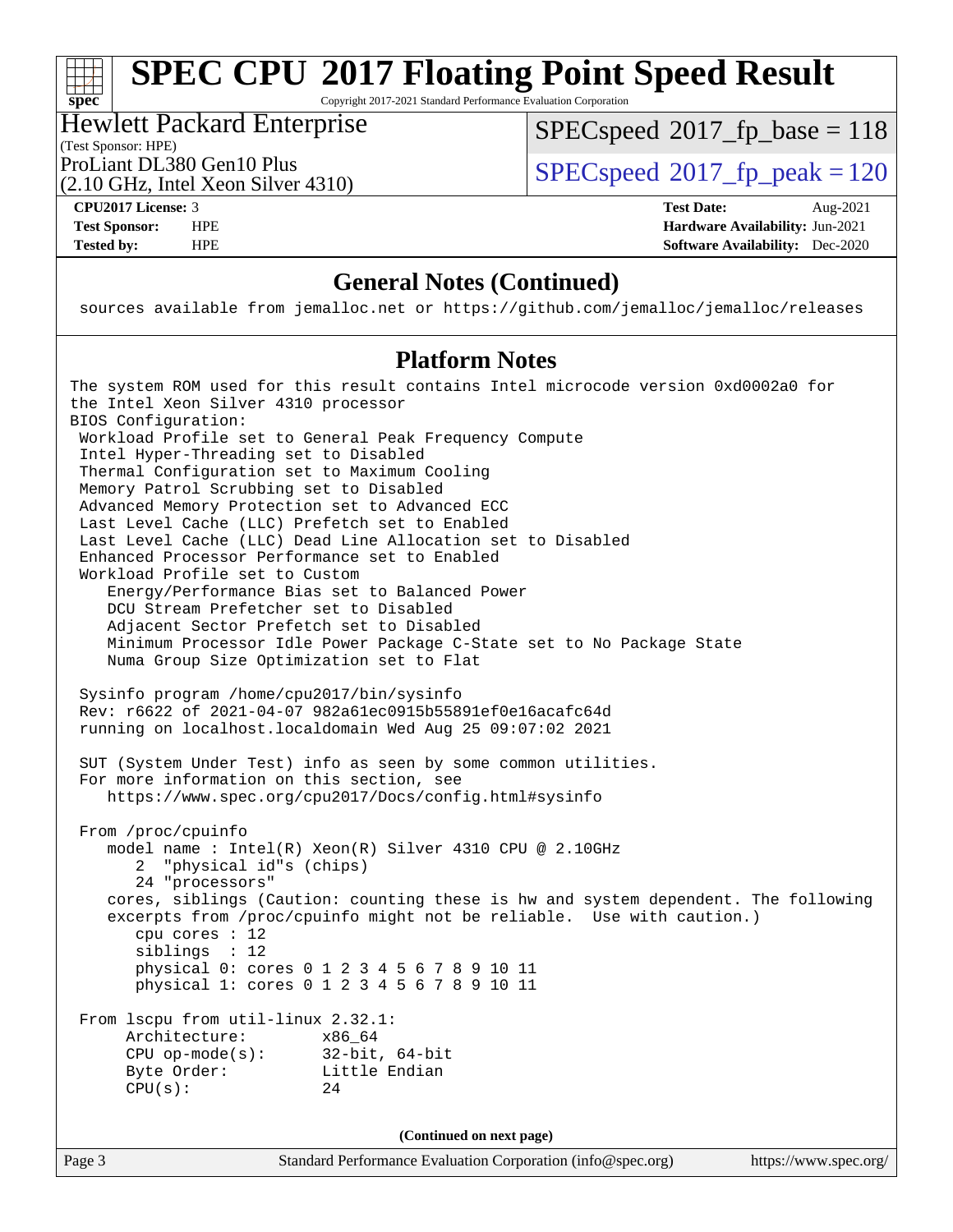Copyright 2017-2021 Standard Performance Evaluation Corporation

## Hewlett Packard Enterprise

[SPECspeed](http://www.spec.org/auto/cpu2017/Docs/result-fields.html#SPECspeed2017fpbase)<sup>®</sup>2017 fp base = 118

(Test Sponsor: HPE) (2.10 GHz, Intel Xeon Silver 4310)

ProLiant DL380 Gen10 Plus  $\vert$  [SPECspeed](http://www.spec.org/auto/cpu2017/Docs/result-fields.html#SPECspeed2017fppeak)®2017 fp\_peak = 120

**[spec](http://www.spec.org/)**

**[CPU2017 License:](http://www.spec.org/auto/cpu2017/Docs/result-fields.html#CPU2017License)** 3 **[Test Date:](http://www.spec.org/auto/cpu2017/Docs/result-fields.html#TestDate)** Aug-2021 **[Test Sponsor:](http://www.spec.org/auto/cpu2017/Docs/result-fields.html#TestSponsor)** HPE **[Hardware Availability:](http://www.spec.org/auto/cpu2017/Docs/result-fields.html#HardwareAvailability)** Jun-2021 **[Tested by:](http://www.spec.org/auto/cpu2017/Docs/result-fields.html#Testedby)** HPE **[Software Availability:](http://www.spec.org/auto/cpu2017/Docs/result-fields.html#SoftwareAvailability)** Dec-2020

#### **[Platform Notes \(Continued\)](http://www.spec.org/auto/cpu2017/Docs/result-fields.html#PlatformNotes)**

 On-line CPU(s) list: 0-23 Thread(s) per core: 1 Core(s) per socket: 12 Socket(s): 2 NUMA node(s): 2 Vendor ID: GenuineIntel CPU family: 6 Model: 106 Model name: Intel(R) Xeon(R) Silver 4310 CPU @ 2.10GHz Stepping: 6 CPU MHz: 2227.900 BogoMIPS: 4200.00 Virtualization: VT-x L1d cache: 48K L1i cache: 32K L2 cache: 1280K L3 cache: 18432K NUMA node0 CPU(s): 0-11 NUMA node1 CPU(s): 12-23 Flags: fpu vme de pse tsc msr pae mce cx8 apic sep mtrr pge mca cmov

 pat pse36 clflush dts acpi mmx fxsr sse sse2 ss ht tm pbe syscall nx pdpe1gb rdtscp lm constant\_tsc art arch\_perfmon pebs bts rep\_good nopl xtopology nonstop\_tsc cpuid aperfmperf pni pclmulqdq dtes64 monitor ds\_cpl vmx smx est tm2 ssse3 sdbg fma cx16 xtpr pdcm pcid dca sse4\_1 sse4\_2 x2apic movbe popcnt tsc\_deadline\_timer aes xsave avx f16c rdrand lahf\_lm abm 3dnowprefetch cpuid\_fault epb cat\_l3 invpcid\_single ssbd mba ibrs ibpb stibp ibrs\_enhanced tpr\_shadow vnmi flexpriority ept vpid ept\_ad fsgsbase tsc\_adjust bmi1 hle avx2 smep bmi2 erms invpcid cqm rdt\_a avx512f avx512dq rdseed adx smap avx512ifma clflushopt clwb intel\_pt avx512cd sha\_ni avx512bw avx512vl xsaveopt xsavec xgetbv1 xsaves cqm\_llc cqm\_occup\_llc cqm\_mbm\_total cqm\_mbm\_local split\_lock\_detect wbnoinvd dtherm ida arat pln pts avx512vbmi umip pku ospke avx512\_vbmi2 gfni vaes vpclmulqdq avx512\_vnni avx512\_bitalg tme avx512\_vpopcntdq la57 rdpid md\_clear pconfig flush\_l1d arch\_capabilities

 /proc/cpuinfo cache data cache size : 18432 KB

From numactl --hardware WARNING: a numactl 'node' might or might not correspond to a physical chip. available: 2 nodes (0-1) node 0 cpus: 0 1 2 3 4 5 6 7 8 9 10 11 node 0 size: 1016110 MB node 0 free: 1030720 MB node 1 cpus: 12 13 14 15 16 17 18 19 20 21 22 23 node 1 size: 1015289 MB node 1 free: 1025413 MB node distances: node 0 1

**(Continued on next page)**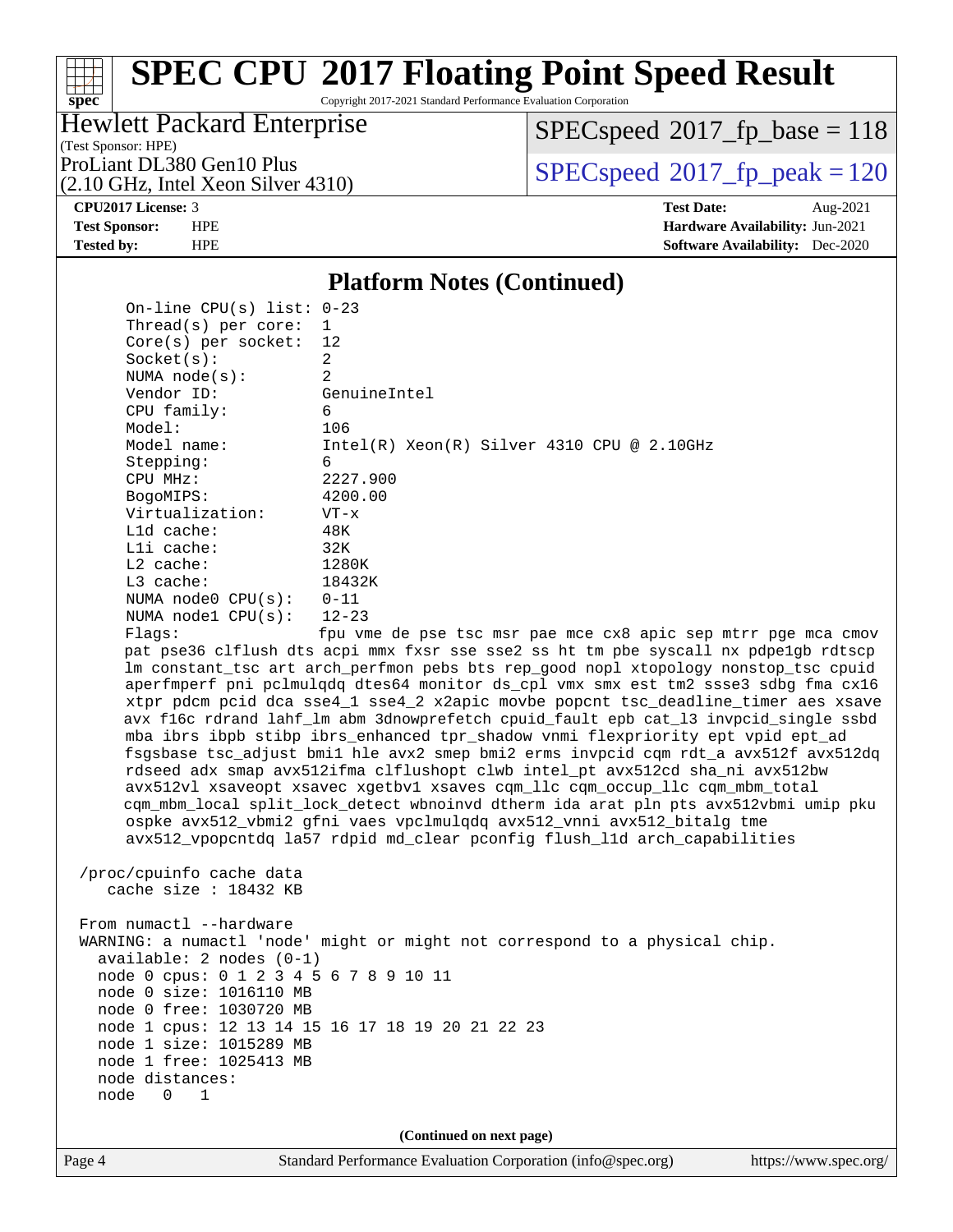#### Page 5 Standard Performance Evaluation Corporation [\(info@spec.org\)](mailto:info@spec.org) <https://www.spec.org/> **[spec](http://www.spec.org/) [SPEC CPU](http://www.spec.org/auto/cpu2017/Docs/result-fields.html#SPECCPU2017FloatingPointSpeedResult)[2017 Floating Point Speed Result](http://www.spec.org/auto/cpu2017/Docs/result-fields.html#SPECCPU2017FloatingPointSpeedResult)** Copyright 2017-2021 Standard Performance Evaluation Corporation (Test Sponsor: HPE) Hewlett Packard Enterprise (2.10 GHz, Intel Xeon Silver 4310) ProLiant DL380 Gen10 Plus  $SPEC speed^{\circ}2017$  fp\_peak = 120 [SPECspeed](http://www.spec.org/auto/cpu2017/Docs/result-fields.html#SPECspeed2017fpbase)<sup>®</sup>2017 fp base = 118 **[CPU2017 License:](http://www.spec.org/auto/cpu2017/Docs/result-fields.html#CPU2017License)** 3 **[Test Date:](http://www.spec.org/auto/cpu2017/Docs/result-fields.html#TestDate)** Aug-2021 **[Test Sponsor:](http://www.spec.org/auto/cpu2017/Docs/result-fields.html#TestSponsor)** HPE **[Hardware Availability:](http://www.spec.org/auto/cpu2017/Docs/result-fields.html#HardwareAvailability)** Jun-2021 **[Tested by:](http://www.spec.org/auto/cpu2017/Docs/result-fields.html#Testedby)** HPE **[Software Availability:](http://www.spec.org/auto/cpu2017/Docs/result-fields.html#SoftwareAvailability)** Dec-2020 **[Platform Notes \(Continued\)](http://www.spec.org/auto/cpu2017/Docs/result-fields.html#PlatformNotes)** 0: 10 20 1: 20 10 From /proc/meminfo MemTotal: 2113497528 kB HugePages\_Total: 0 Hugepagesize: 2048 kB /sbin/tuned-adm active Current active profile: throughput-performance From /etc/\*release\* /etc/\*version\* os-release: NAME="Red Hat Enterprise Linux" VERSION="8.3 (Ootpa)" ID="rhel" ID\_LIKE="fedora" VERSION\_ID="8.3" PLATFORM\_ID="platform:el8" PRETTY\_NAME="Red Hat Enterprise Linux 8.3 (Ootpa)" ANSI\_COLOR="0;31" redhat-release: Red Hat Enterprise Linux release 8.3 (Ootpa) system-release: Red Hat Enterprise Linux release 8.3 (Ootpa) system-release-cpe: cpe:/o:redhat:enterprise\_linux:8.3:ga uname -a: Linux localhost.localdomain 4.18.0-240.el8.x86\_64 #1 SMP Wed Sep 23 05:13:10 EDT 2020 x86\_64 x86\_64 x86\_64 GNU/Linux Kernel self-reported vulnerability status: CVE-2018-12207 (iTLB Multihit): Not affected CVE-2018-3620 (L1 Terminal Fault): Not affected Microarchitectural Data Sampling: Not affected CVE-2017-5754 (Meltdown): Not affected CVE-2018-3639 (Speculative Store Bypass): Mitigation: Speculative Store Bypass disabled via prctl and seccompany and the contract of the contract of the contract of the second seconds of the contract of the contract of the contract of the contract of the contract of the contract of the contract of the contract of the contr CVE-2017-5753 (Spectre variant 1): Mitigation: usercopy/swapgs barriers and \_\_user pointer sanitization CVE-2017-5715 (Spectre variant 2): Mitigation: Enhanced IBRS, IBPB: conditional, RSB filling CVE-2020-0543 (Special Register Buffer Data Sampling): Not affected CVE-2019-11135 (TSX Asynchronous Abort): Not affected run-level 3 Aug 25 04:47 **(Continued on next page)**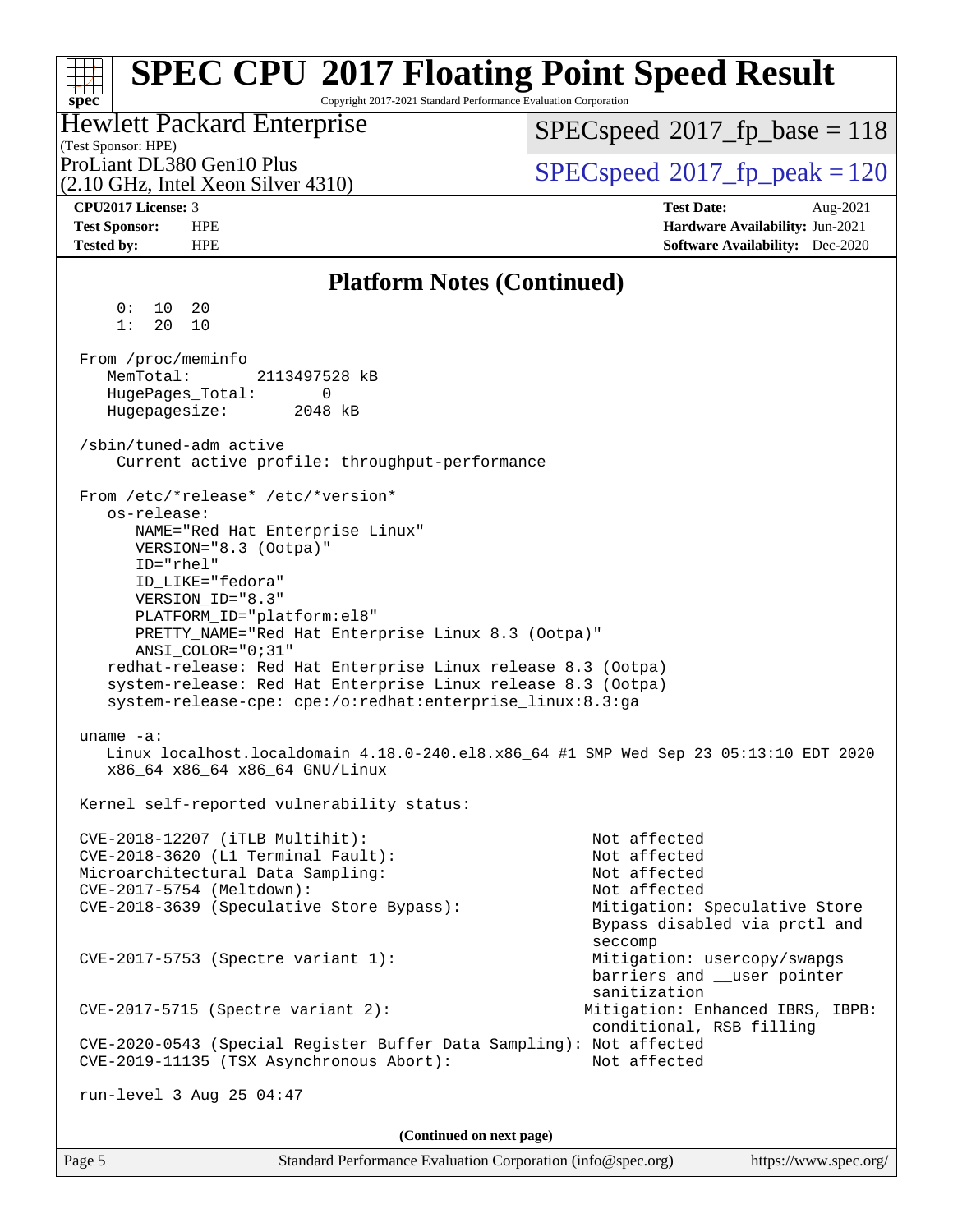#### **[spec](http://www.spec.org/) [SPEC CPU](http://www.spec.org/auto/cpu2017/Docs/result-fields.html#SPECCPU2017FloatingPointSpeedResult)[2017 Floating Point Speed Result](http://www.spec.org/auto/cpu2017/Docs/result-fields.html#SPECCPU2017FloatingPointSpeedResult)** Copyright 2017-2021 Standard Performance Evaluation Corporation

(Test Sponsor: HPE) Hewlett Packard Enterprise

[SPECspeed](http://www.spec.org/auto/cpu2017/Docs/result-fields.html#SPECspeed2017fpbase)<sup>®</sup>2017 fp base = 118

(2.10 GHz, Intel Xeon Silver 4310)

ProLiant DL380 Gen10 Plus  $SPEC speed@2017$  fp\_peak = 120

**[CPU2017 License:](http://www.spec.org/auto/cpu2017/Docs/result-fields.html#CPU2017License)** 3 **[Test Date:](http://www.spec.org/auto/cpu2017/Docs/result-fields.html#TestDate)** Aug-2021 **[Test Sponsor:](http://www.spec.org/auto/cpu2017/Docs/result-fields.html#TestSponsor)** HPE **[Hardware Availability:](http://www.spec.org/auto/cpu2017/Docs/result-fields.html#HardwareAvailability)** Jun-2021 **[Tested by:](http://www.spec.org/auto/cpu2017/Docs/result-fields.html#Testedby)** HPE **[Software Availability:](http://www.spec.org/auto/cpu2017/Docs/result-fields.html#SoftwareAvailability)** Dec-2020

#### **[Platform Notes \(Continued\)](http://www.spec.org/auto/cpu2017/Docs/result-fields.html#PlatformNotes)**

 SPEC is set to: /home/cpu2017 Filesystem Type Size Used Avail Use% Mounted on /dev/mapper/rhel-home xfs 297G 104G 193G 36% /home From /sys/devices/virtual/dmi/id Vendor: HPE Product: ProLiant DL380 Gen10 Plus Product Family: ProLiant<br>Serial: CN70110BZV Serial: Additional information from dmidecode 3.2 follows. WARNING: Use caution when you interpret this section. The 'dmidecode' program reads system data which is "intended to allow hardware to be accurately determined", but the intent may not be met, as there are frequent changes to hardware, firmware, and the "DMTF SMBIOS" standard. Memory: 32x Micron 36ASF8G72PZ-3G2B2 64 GB 2 rank 3200, configured at 2666 BIOS:

 BIOS Vendor: HPE BIOS Version: U46 BIOS Date: 05/27/2021<br>BIOS Revision: 1.50 BIOS Revision: Firmware Revision: 2.50

(End of data from sysinfo program)

### **[Compiler Version Notes](http://www.spec.org/auto/cpu2017/Docs/result-fields.html#CompilerVersionNotes)**

============================================================================== C | 619.1bm\_s(base, peak) 638.imagick\_s(base, peak) | 644.nab\_s(base) ------------------------------------------------------------------------------ Intel(R) C Intel(R) 64 Compiler Classic for applications running on Intel(R) 64, Version 2021.1 Build 20201112\_000000 Copyright (C) 1985-2020 Intel Corporation. All rights reserved. ------------------------------------------------------------------------------ ==============================================================================  $C \qquad \qquad | \quad 644 \text{ .} \text{ nab\_s} \text{ (peak)}$ ------------------------------------------------------------------------------ Intel(R) oneAPI DPC++/C++ Compiler for applications running on Intel(R)  $64$ , Version 2021.1 Build 20201113 Copyright (C) 1985-2020 Intel Corporation. All rights reserved. ------------------------------------------------------------------------------

**(Continued on next page)**

Page 6 Standard Performance Evaluation Corporation [\(info@spec.org\)](mailto:info@spec.org) <https://www.spec.org/>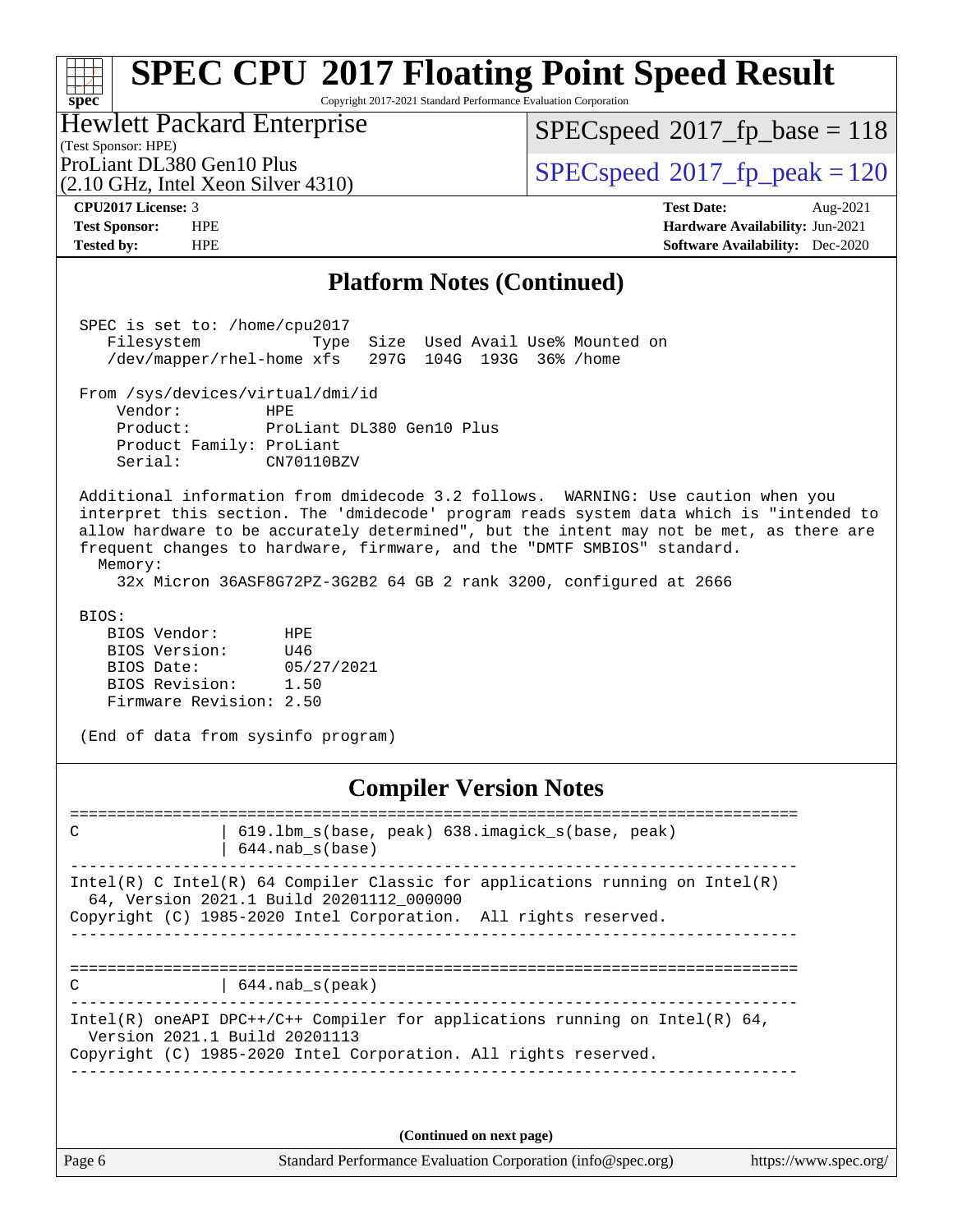#### **[spec](http://www.spec.org/) [SPEC CPU](http://www.spec.org/auto/cpu2017/Docs/result-fields.html#SPECCPU2017FloatingPointSpeedResult)[2017 Floating Point Speed Result](http://www.spec.org/auto/cpu2017/Docs/result-fields.html#SPECCPU2017FloatingPointSpeedResult)** Copyright 2017-2021 Standard Performance Evaluation Corporation

### Hewlett Packard Enterprise

(2.10 GHz, Intel Xeon Silver 4310)

 $SPEC speed$ <sup>®</sup> $2017$ \_fp\_base = 118

(Test Sponsor: HPE)

ProLiant DL380 Gen10 Plus  $\begin{array}{c} \text{SPEC speed} \text{\textdegree}2017 \text{ fp\_peak} = 120 \end{array}$ 

**[CPU2017 License:](http://www.spec.org/auto/cpu2017/Docs/result-fields.html#CPU2017License)** 3 **[Test Date:](http://www.spec.org/auto/cpu2017/Docs/result-fields.html#TestDate)** Aug-2021 **[Test Sponsor:](http://www.spec.org/auto/cpu2017/Docs/result-fields.html#TestSponsor)** HPE **[Hardware Availability:](http://www.spec.org/auto/cpu2017/Docs/result-fields.html#HardwareAvailability)** Jun-2021 **[Tested by:](http://www.spec.org/auto/cpu2017/Docs/result-fields.html#Testedby)** HPE **[Software Availability:](http://www.spec.org/auto/cpu2017/Docs/result-fields.html#SoftwareAvailability)** Dec-2020

#### **[Compiler Version Notes \(Continued\)](http://www.spec.org/auto/cpu2017/Docs/result-fields.html#CompilerVersionNotes)**

| ======================================<br>$C++$ , C, Fortran   607.cactuBSSN_s(base, peak)                                                                                                                                                                                                                                                                                                                                                                                                                                                                                                        |  |
|---------------------------------------------------------------------------------------------------------------------------------------------------------------------------------------------------------------------------------------------------------------------------------------------------------------------------------------------------------------------------------------------------------------------------------------------------------------------------------------------------------------------------------------------------------------------------------------------------|--|
| Intel(R) C++ Intel(R) 64 Compiler Classic for applications running on<br>Intel(R) 64, Version 2021.1 Build 20201112_000000<br>Copyright (C) 1985-2020 Intel Corporation. All rights reserved.<br>Intel(R) C Intel(R) 64 Compiler Classic for applications running on Intel(R)<br>64, Version 2021.1 Build 20201112_000000<br>Copyright (C) 1985-2020 Intel Corporation. All rights reserved.<br>Intel(R) Fortran Intel(R) 64 Compiler Classic for applications running on<br>Intel(R) 64, Version 2021.1 Build 20201112_000000<br>Copyright (C) 1985-2020 Intel Corporation. All rights reserved. |  |
| 603.bwaves_s(base, peak) 649.fotonik3d_s(base, peak)<br>Fortran<br>654.roms_s(base, peak)                                                                                                                                                                                                                                                                                                                                                                                                                                                                                                         |  |
| Intel(R) Fortran Intel(R) 64 Compiler Classic for applications running on<br>Intel(R) 64, Version 2021.1 Build 20201112_000000<br>Copyright (C) 1985-2020 Intel Corporation. All rights reserved.                                                                                                                                                                                                                                                                                                                                                                                                 |  |
| 621.wrf_s(base, peak) 627.cam4_s(base, peak)<br>Fortran, C<br>628.pop2_s(base, peak)                                                                                                                                                                                                                                                                                                                                                                                                                                                                                                              |  |
| Intel(R) Fortran Intel(R) 64 Compiler Classic for applications running on<br>Intel(R) 64, Version 2021.1 Build 20201112_000000<br>Copyright (C) 1985-2020 Intel Corporation. All rights reserved.                                                                                                                                                                                                                                                                                                                                                                                                 |  |
| (Continued on next page)                                                                                                                                                                                                                                                                                                                                                                                                                                                                                                                                                                          |  |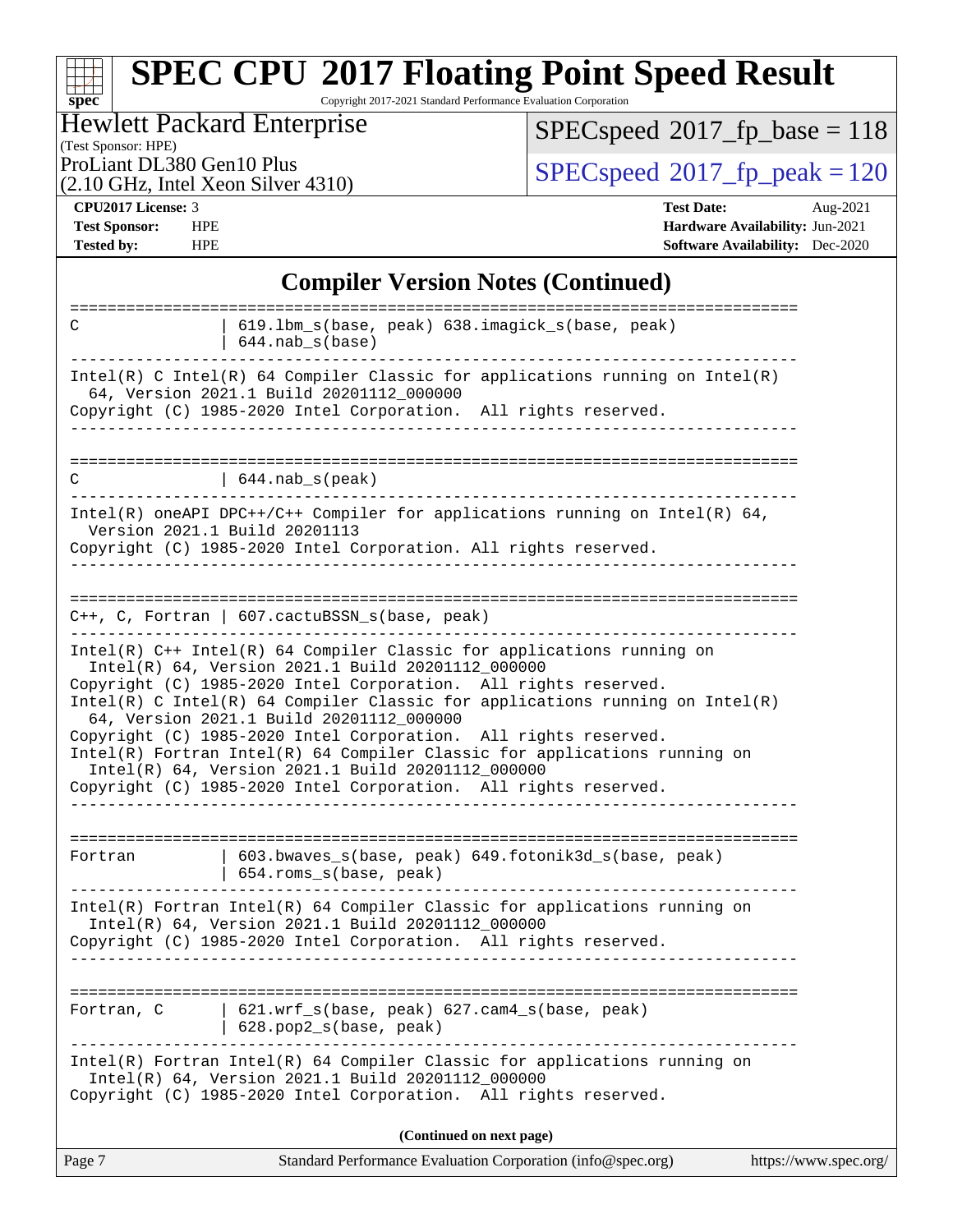Copyright 2017-2021 Standard Performance Evaluation Corporation

## Hewlett Packard Enterprise

[SPECspeed](http://www.spec.org/auto/cpu2017/Docs/result-fields.html#SPECspeed2017fpbase)<sup>®</sup>2017 fp base = 118

(Test Sponsor: HPE)

(2.10 GHz, Intel Xeon Silver 4310)

ProLiant DL380 Gen10 Plus  $SPEC speed@2017$  fp\_peak = 120

**[spec](http://www.spec.org/)**

**[CPU2017 License:](http://www.spec.org/auto/cpu2017/Docs/result-fields.html#CPU2017License)** 3 **[Test Date:](http://www.spec.org/auto/cpu2017/Docs/result-fields.html#TestDate)** Aug-2021 **[Test Sponsor:](http://www.spec.org/auto/cpu2017/Docs/result-fields.html#TestSponsor)** HPE **[Hardware Availability:](http://www.spec.org/auto/cpu2017/Docs/result-fields.html#HardwareAvailability)** Jun-2021 **[Tested by:](http://www.spec.org/auto/cpu2017/Docs/result-fields.html#Testedby)** HPE **[Software Availability:](http://www.spec.org/auto/cpu2017/Docs/result-fields.html#SoftwareAvailability)** Dec-2020

### **[Compiler Version Notes \(Continued\)](http://www.spec.org/auto/cpu2017/Docs/result-fields.html#CompilerVersionNotes)**

Intel(R) C Intel(R) 64 Compiler Classic for applications running on Intel(R) 64, Version 2021.1 Build 20201112\_000000 Copyright (C) 1985-2020 Intel Corporation. All rights reserved. ------------------------------------------------------------------------------

**[Base Compiler Invocation](http://www.spec.org/auto/cpu2017/Docs/result-fields.html#BaseCompilerInvocation)**

[C benchmarks](http://www.spec.org/auto/cpu2017/Docs/result-fields.html#Cbenchmarks):

[icc](http://www.spec.org/cpu2017/results/res2021q3/cpu2017-20210830-29051.flags.html#user_CCbase_intel_icc_66fc1ee009f7361af1fbd72ca7dcefbb700085f36577c54f309893dd4ec40d12360134090235512931783d35fd58c0460139e722d5067c5574d8eaf2b3e37e92)

[Fortran benchmarks](http://www.spec.org/auto/cpu2017/Docs/result-fields.html#Fortranbenchmarks): [ifort](http://www.spec.org/cpu2017/results/res2021q3/cpu2017-20210830-29051.flags.html#user_FCbase_intel_ifort_8111460550e3ca792625aed983ce982f94888b8b503583aa7ba2b8303487b4d8a21a13e7191a45c5fd58ff318f48f9492884d4413fa793fd88dd292cad7027ca)

[Benchmarks using both Fortran and C](http://www.spec.org/auto/cpu2017/Docs/result-fields.html#BenchmarksusingbothFortranandC): [ifort](http://www.spec.org/cpu2017/results/res2021q3/cpu2017-20210830-29051.flags.html#user_CC_FCbase_intel_ifort_8111460550e3ca792625aed983ce982f94888b8b503583aa7ba2b8303487b4d8a21a13e7191a45c5fd58ff318f48f9492884d4413fa793fd88dd292cad7027ca) [icc](http://www.spec.org/cpu2017/results/res2021q3/cpu2017-20210830-29051.flags.html#user_CC_FCbase_intel_icc_66fc1ee009f7361af1fbd72ca7dcefbb700085f36577c54f309893dd4ec40d12360134090235512931783d35fd58c0460139e722d5067c5574d8eaf2b3e37e92)

[Benchmarks using Fortran, C, and C++:](http://www.spec.org/auto/cpu2017/Docs/result-fields.html#BenchmarksusingFortranCandCXX) [icpc](http://www.spec.org/cpu2017/results/res2021q3/cpu2017-20210830-29051.flags.html#user_CC_CXX_FCbase_intel_icpc_c510b6838c7f56d33e37e94d029a35b4a7bccf4766a728ee175e80a419847e808290a9b78be685c44ab727ea267ec2f070ec5dc83b407c0218cded6866a35d07) [icc](http://www.spec.org/cpu2017/results/res2021q3/cpu2017-20210830-29051.flags.html#user_CC_CXX_FCbase_intel_icc_66fc1ee009f7361af1fbd72ca7dcefbb700085f36577c54f309893dd4ec40d12360134090235512931783d35fd58c0460139e722d5067c5574d8eaf2b3e37e92) [ifort](http://www.spec.org/cpu2017/results/res2021q3/cpu2017-20210830-29051.flags.html#user_CC_CXX_FCbase_intel_ifort_8111460550e3ca792625aed983ce982f94888b8b503583aa7ba2b8303487b4d8a21a13e7191a45c5fd58ff318f48f9492884d4413fa793fd88dd292cad7027ca)

## **[Base Portability Flags](http://www.spec.org/auto/cpu2017/Docs/result-fields.html#BasePortabilityFlags)**

 603.bwaves\_s: [-DSPEC\\_LP64](http://www.spec.org/cpu2017/results/res2021q3/cpu2017-20210830-29051.flags.html#suite_basePORTABILITY603_bwaves_s_DSPEC_LP64) 607.cactuBSSN\_s: [-DSPEC\\_LP64](http://www.spec.org/cpu2017/results/res2021q3/cpu2017-20210830-29051.flags.html#suite_basePORTABILITY607_cactuBSSN_s_DSPEC_LP64) 619.lbm\_s: [-DSPEC\\_LP64](http://www.spec.org/cpu2017/results/res2021q3/cpu2017-20210830-29051.flags.html#suite_basePORTABILITY619_lbm_s_DSPEC_LP64) 621.wrf\_s: [-DSPEC\\_LP64](http://www.spec.org/cpu2017/results/res2021q3/cpu2017-20210830-29051.flags.html#suite_basePORTABILITY621_wrf_s_DSPEC_LP64) [-DSPEC\\_CASE\\_FLAG](http://www.spec.org/cpu2017/results/res2021q3/cpu2017-20210830-29051.flags.html#b621.wrf_s_baseCPORTABILITY_DSPEC_CASE_FLAG) [-convert big\\_endian](http://www.spec.org/cpu2017/results/res2021q3/cpu2017-20210830-29051.flags.html#user_baseFPORTABILITY621_wrf_s_convert_big_endian_c3194028bc08c63ac5d04de18c48ce6d347e4e562e8892b8bdbdc0214820426deb8554edfa529a3fb25a586e65a3d812c835984020483e7e73212c4d31a38223) 627.cam4\_s: [-DSPEC\\_LP64](http://www.spec.org/cpu2017/results/res2021q3/cpu2017-20210830-29051.flags.html#suite_basePORTABILITY627_cam4_s_DSPEC_LP64) [-DSPEC\\_CASE\\_FLAG](http://www.spec.org/cpu2017/results/res2021q3/cpu2017-20210830-29051.flags.html#b627.cam4_s_baseCPORTABILITY_DSPEC_CASE_FLAG) 628.pop2\_s: [-DSPEC\\_LP64](http://www.spec.org/cpu2017/results/res2021q3/cpu2017-20210830-29051.flags.html#suite_basePORTABILITY628_pop2_s_DSPEC_LP64) [-DSPEC\\_CASE\\_FLAG](http://www.spec.org/cpu2017/results/res2021q3/cpu2017-20210830-29051.flags.html#b628.pop2_s_baseCPORTABILITY_DSPEC_CASE_FLAG) [-convert big\\_endian](http://www.spec.org/cpu2017/results/res2021q3/cpu2017-20210830-29051.flags.html#user_baseFPORTABILITY628_pop2_s_convert_big_endian_c3194028bc08c63ac5d04de18c48ce6d347e4e562e8892b8bdbdc0214820426deb8554edfa529a3fb25a586e65a3d812c835984020483e7e73212c4d31a38223) [-assume byterecl](http://www.spec.org/cpu2017/results/res2021q3/cpu2017-20210830-29051.flags.html#user_baseFPORTABILITY628_pop2_s_assume_byterecl_7e47d18b9513cf18525430bbf0f2177aa9bf368bc7a059c09b2c06a34b53bd3447c950d3f8d6c70e3faf3a05c8557d66a5798b567902e8849adc142926523472) 638.imagick\_s: [-DSPEC\\_LP64](http://www.spec.org/cpu2017/results/res2021q3/cpu2017-20210830-29051.flags.html#suite_basePORTABILITY638_imagick_s_DSPEC_LP64) 644.nab\_s: [-DSPEC\\_LP64](http://www.spec.org/cpu2017/results/res2021q3/cpu2017-20210830-29051.flags.html#suite_basePORTABILITY644_nab_s_DSPEC_LP64) 649.fotonik3d\_s: [-DSPEC\\_LP64](http://www.spec.org/cpu2017/results/res2021q3/cpu2017-20210830-29051.flags.html#suite_basePORTABILITY649_fotonik3d_s_DSPEC_LP64) 654.roms\_s: [-DSPEC\\_LP64](http://www.spec.org/cpu2017/results/res2021q3/cpu2017-20210830-29051.flags.html#suite_basePORTABILITY654_roms_s_DSPEC_LP64)

## **[Base Optimization Flags](http://www.spec.org/auto/cpu2017/Docs/result-fields.html#BaseOptimizationFlags)**

[C benchmarks](http://www.spec.org/auto/cpu2017/Docs/result-fields.html#Cbenchmarks):

[-m64](http://www.spec.org/cpu2017/results/res2021q3/cpu2017-20210830-29051.flags.html#user_CCbase_m64-icc) [-std=c11](http://www.spec.org/cpu2017/results/res2021q3/cpu2017-20210830-29051.flags.html#user_CCbase_std-icc-std_0e1c27790398a4642dfca32ffe6c27b5796f9c2d2676156f2e42c9c44eaad0c049b1cdb667a270c34d979996257aeb8fc440bfb01818dbc9357bd9d174cb8524) [-xCORE-AVX512](http://www.spec.org/cpu2017/results/res2021q3/cpu2017-20210830-29051.flags.html#user_CCbase_f-xCORE-AVX512) [-ipo](http://www.spec.org/cpu2017/results/res2021q3/cpu2017-20210830-29051.flags.html#user_CCbase_f-ipo) [-O3](http://www.spec.org/cpu2017/results/res2021q3/cpu2017-20210830-29051.flags.html#user_CCbase_f-O3) [-no-prec-div](http://www.spec.org/cpu2017/results/res2021q3/cpu2017-20210830-29051.flags.html#user_CCbase_f-no-prec-div) [-qopt-prefetch](http://www.spec.org/cpu2017/results/res2021q3/cpu2017-20210830-29051.flags.html#user_CCbase_f-qopt-prefetch) [-ffinite-math-only](http://www.spec.org/cpu2017/results/res2021q3/cpu2017-20210830-29051.flags.html#user_CCbase_f_finite_math_only_cb91587bd2077682c4b38af759c288ed7c732db004271a9512da14a4f8007909a5f1427ecbf1a0fb78ff2a814402c6114ac565ca162485bbcae155b5e4258871) [-qopt-mem-layout-trans=4](http://www.spec.org/cpu2017/results/res2021q3/cpu2017-20210830-29051.flags.html#user_CCbase_f-qopt-mem-layout-trans_fa39e755916c150a61361b7846f310bcdf6f04e385ef281cadf3647acec3f0ae266d1a1d22d972a7087a248fd4e6ca390a3634700869573d231a252c784941a8) [-qopenmp](http://www.spec.org/cpu2017/results/res2021q3/cpu2017-20210830-29051.flags.html#user_CCbase_qopenmp_16be0c44f24f464004c6784a7acb94aca937f053568ce72f94b139a11c7c168634a55f6653758ddd83bcf7b8463e8028bb0b48b77bcddc6b78d5d95bb1df2967) [-DSPEC\\_OPENMP](http://www.spec.org/cpu2017/results/res2021q3/cpu2017-20210830-29051.flags.html#suite_CCbase_DSPEC_OPENMP) [-mbranches-within-32B-boundaries](http://www.spec.org/cpu2017/results/res2021q3/cpu2017-20210830-29051.flags.html#user_CCbase_f-mbranches-within-32B-boundaries)

**(Continued on next page)**

Page 8 Standard Performance Evaluation Corporation [\(info@spec.org\)](mailto:info@spec.org) <https://www.spec.org/>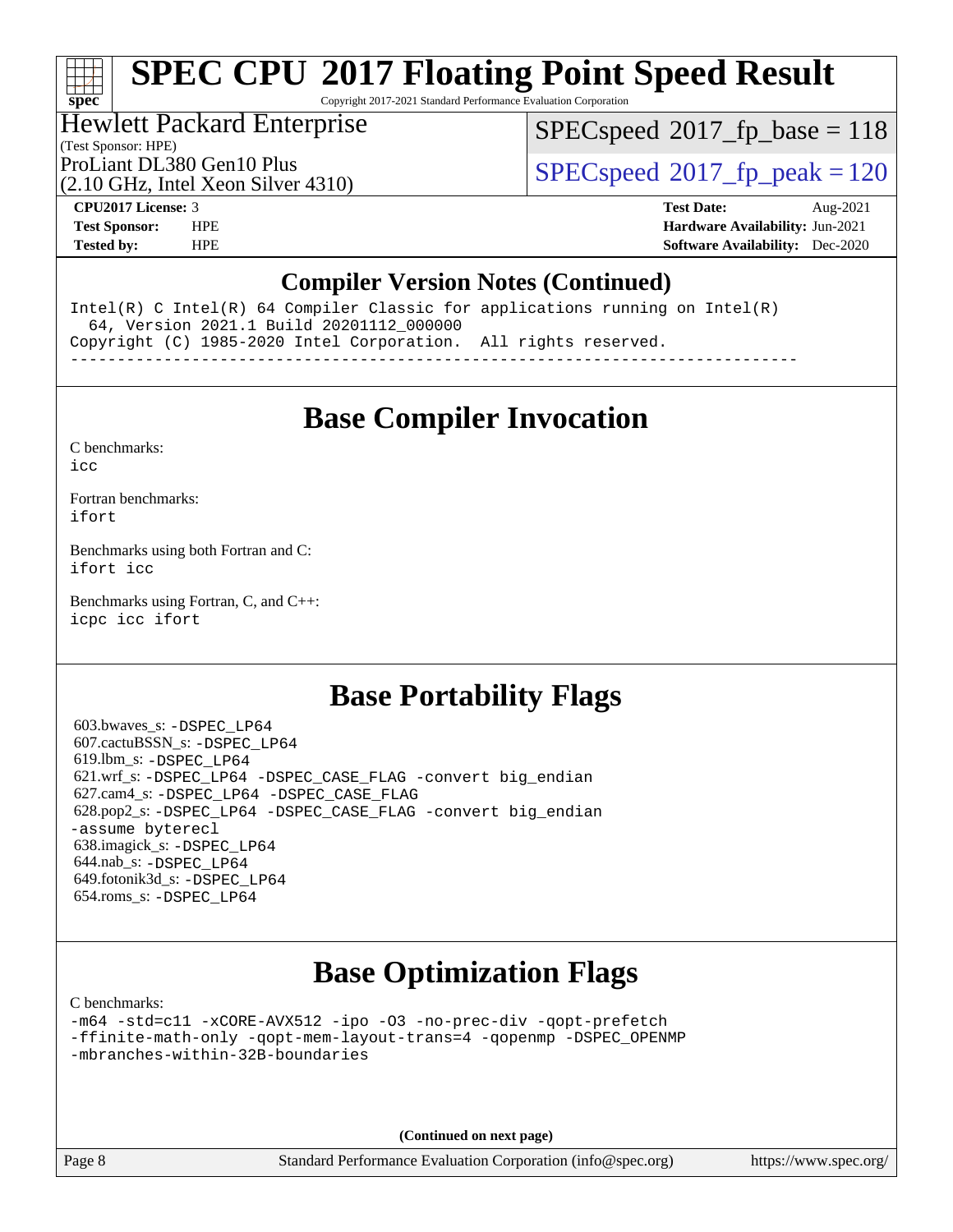# **[spec](http://www.spec.org/)**

# **[SPEC CPU](http://www.spec.org/auto/cpu2017/Docs/result-fields.html#SPECCPU2017FloatingPointSpeedResult)[2017 Floating Point Speed Result](http://www.spec.org/auto/cpu2017/Docs/result-fields.html#SPECCPU2017FloatingPointSpeedResult)**

Copyright 2017-2021 Standard Performance Evaluation Corporation

## Hewlett Packard Enterprise

[SPECspeed](http://www.spec.org/auto/cpu2017/Docs/result-fields.html#SPECspeed2017fpbase)<sup>®</sup>2017 fp base = 118

(Test Sponsor: HPE) (2.10 GHz, Intel Xeon Silver 4310)

ProLiant DL380 Gen10 Plus  $\begin{array}{|l|}\n\hline\n\text{SPEC speed} \text{°2017}\n\hline\n\text{p peak} = 120\n\hline\n\end{array}$ 

**[CPU2017 License:](http://www.spec.org/auto/cpu2017/Docs/result-fields.html#CPU2017License)** 3 **[Test Date:](http://www.spec.org/auto/cpu2017/Docs/result-fields.html#TestDate)** Aug-2021 **[Test Sponsor:](http://www.spec.org/auto/cpu2017/Docs/result-fields.html#TestSponsor)** HPE **[Hardware Availability:](http://www.spec.org/auto/cpu2017/Docs/result-fields.html#HardwareAvailability)** Jun-2021 **[Tested by:](http://www.spec.org/auto/cpu2017/Docs/result-fields.html#Testedby)** HPE **[Software Availability:](http://www.spec.org/auto/cpu2017/Docs/result-fields.html#SoftwareAvailability)** Dec-2020

## **[Base Optimization Flags \(Continued\)](http://www.spec.org/auto/cpu2017/Docs/result-fields.html#BaseOptimizationFlags)**

[Fortran benchmarks](http://www.spec.org/auto/cpu2017/Docs/result-fields.html#Fortranbenchmarks):

[-m64](http://www.spec.org/cpu2017/results/res2021q3/cpu2017-20210830-29051.flags.html#user_FCbase_m64-icc) [-Wl,-z,muldefs](http://www.spec.org/cpu2017/results/res2021q3/cpu2017-20210830-29051.flags.html#user_FCbase_link_force_multiple1_b4cbdb97b34bdee9ceefcfe54f4c8ea74255f0b02a4b23e853cdb0e18eb4525ac79b5a88067c842dd0ee6996c24547a27a4b99331201badda8798ef8a743f577) [-DSPEC\\_OPENMP](http://www.spec.org/cpu2017/results/res2021q3/cpu2017-20210830-29051.flags.html#suite_FCbase_DSPEC_OPENMP) [-xCORE-AVX512](http://www.spec.org/cpu2017/results/res2021q3/cpu2017-20210830-29051.flags.html#user_FCbase_f-xCORE-AVX512) [-ipo](http://www.spec.org/cpu2017/results/res2021q3/cpu2017-20210830-29051.flags.html#user_FCbase_f-ipo) [-O3](http://www.spec.org/cpu2017/results/res2021q3/cpu2017-20210830-29051.flags.html#user_FCbase_f-O3) [-no-prec-div](http://www.spec.org/cpu2017/results/res2021q3/cpu2017-20210830-29051.flags.html#user_FCbase_f-no-prec-div) [-qopt-prefetch](http://www.spec.org/cpu2017/results/res2021q3/cpu2017-20210830-29051.flags.html#user_FCbase_f-qopt-prefetch) [-ffinite-math-only](http://www.spec.org/cpu2017/results/res2021q3/cpu2017-20210830-29051.flags.html#user_FCbase_f_finite_math_only_cb91587bd2077682c4b38af759c288ed7c732db004271a9512da14a4f8007909a5f1427ecbf1a0fb78ff2a814402c6114ac565ca162485bbcae155b5e4258871) [-qopt-mem-layout-trans=4](http://www.spec.org/cpu2017/results/res2021q3/cpu2017-20210830-29051.flags.html#user_FCbase_f-qopt-mem-layout-trans_fa39e755916c150a61361b7846f310bcdf6f04e385ef281cadf3647acec3f0ae266d1a1d22d972a7087a248fd4e6ca390a3634700869573d231a252c784941a8) [-qopenmp](http://www.spec.org/cpu2017/results/res2021q3/cpu2017-20210830-29051.flags.html#user_FCbase_qopenmp_16be0c44f24f464004c6784a7acb94aca937f053568ce72f94b139a11c7c168634a55f6653758ddd83bcf7b8463e8028bb0b48b77bcddc6b78d5d95bb1df2967) [-nostandard-realloc-lhs](http://www.spec.org/cpu2017/results/res2021q3/cpu2017-20210830-29051.flags.html#user_FCbase_f_2003_std_realloc_82b4557e90729c0f113870c07e44d33d6f5a304b4f63d4c15d2d0f1fab99f5daaed73bdb9275d9ae411527f28b936061aa8b9c8f2d63842963b95c9dd6426b8a) [-mbranches-within-32B-boundaries](http://www.spec.org/cpu2017/results/res2021q3/cpu2017-20210830-29051.flags.html#user_FCbase_f-mbranches-within-32B-boundaries) [-L/usr/local/jemalloc64-5.0.1/lib](http://www.spec.org/cpu2017/results/res2021q3/cpu2017-20210830-29051.flags.html#user_FCbase_jemalloc_link_path64_1_cc289568b1a6c0fd3b62c91b824c27fcb5af5e8098e6ad028160d21144ef1b8aef3170d2acf0bee98a8da324cfe4f67d0a3d0c4cc4673d993d694dc2a0df248b) [-ljemalloc](http://www.spec.org/cpu2017/results/res2021q3/cpu2017-20210830-29051.flags.html#user_FCbase_jemalloc_link_lib_d1249b907c500fa1c0672f44f562e3d0f79738ae9e3c4a9c376d49f265a04b9c99b167ecedbf6711b3085be911c67ff61f150a17b3472be731631ba4d0471706)

[Benchmarks using both Fortran and C](http://www.spec.org/auto/cpu2017/Docs/result-fields.html#BenchmarksusingbothFortranandC):

```
-m64 -std=c11 -Wl,-z,muldefs -xCORE-AVX512 -ipo -O3 -no-prec-div
-qopt-prefetch -ffinite-math-only -qopt-mem-layout-trans=4 -qopenmp
-DSPEC_OPENMP -mbranches-within-32B-boundaries -nostandard-realloc-lhs
-L/usr/local/jemalloc64-5.0.1/lib -ljemalloc
```
#### [Benchmarks using Fortran, C, and C++:](http://www.spec.org/auto/cpu2017/Docs/result-fields.html#BenchmarksusingFortranCandCXX)

```
-m64 -std=c11 -Wl,-z,muldefs -xCORE-AVX512 -ipo -O3 -no-prec-div
-qopt-prefetch -ffinite-math-only -qopt-mem-layout-trans=4 -qopenmp
-DSPEC_OPENMP -mbranches-within-32B-boundaries -nostandard-realloc-lhs
-L/usr/local/jemalloc64-5.0.1/lib -ljemalloc
```
## **[Peak Compiler Invocation](http://www.spec.org/auto/cpu2017/Docs/result-fields.html#PeakCompilerInvocation)**

[C benchmarks \(except as noted below\)](http://www.spec.org/auto/cpu2017/Docs/result-fields.html#Cbenchmarksexceptasnotedbelow): [icc](http://www.spec.org/cpu2017/results/res2021q3/cpu2017-20210830-29051.flags.html#user_CCpeak_intel_icc_66fc1ee009f7361af1fbd72ca7dcefbb700085f36577c54f309893dd4ec40d12360134090235512931783d35fd58c0460139e722d5067c5574d8eaf2b3e37e92)

644.nab\_s: [icx](http://www.spec.org/cpu2017/results/res2021q3/cpu2017-20210830-29051.flags.html#user_peakCCLD644_nab_s_intel_icx_fe2d28d19ae2a5db7c42fe0f2a2aed77cb715edd4aeb23434404a8be6683fe239869bb6ca8154ca98265c2e3b9226a719a0efe2953a4a7018c379b7010ccf087)

[Fortran benchmarks](http://www.spec.org/auto/cpu2017/Docs/result-fields.html#Fortranbenchmarks): [ifort](http://www.spec.org/cpu2017/results/res2021q3/cpu2017-20210830-29051.flags.html#user_FCpeak_intel_ifort_8111460550e3ca792625aed983ce982f94888b8b503583aa7ba2b8303487b4d8a21a13e7191a45c5fd58ff318f48f9492884d4413fa793fd88dd292cad7027ca)

[Benchmarks using both Fortran and C](http://www.spec.org/auto/cpu2017/Docs/result-fields.html#BenchmarksusingbothFortranandC): [ifort](http://www.spec.org/cpu2017/results/res2021q3/cpu2017-20210830-29051.flags.html#user_CC_FCpeak_intel_ifort_8111460550e3ca792625aed983ce982f94888b8b503583aa7ba2b8303487b4d8a21a13e7191a45c5fd58ff318f48f9492884d4413fa793fd88dd292cad7027ca) [icc](http://www.spec.org/cpu2017/results/res2021q3/cpu2017-20210830-29051.flags.html#user_CC_FCpeak_intel_icc_66fc1ee009f7361af1fbd72ca7dcefbb700085f36577c54f309893dd4ec40d12360134090235512931783d35fd58c0460139e722d5067c5574d8eaf2b3e37e92)

[Benchmarks using Fortran, C, and C++:](http://www.spec.org/auto/cpu2017/Docs/result-fields.html#BenchmarksusingFortranCandCXX) [icpc](http://www.spec.org/cpu2017/results/res2021q3/cpu2017-20210830-29051.flags.html#user_CC_CXX_FCpeak_intel_icpc_c510b6838c7f56d33e37e94d029a35b4a7bccf4766a728ee175e80a419847e808290a9b78be685c44ab727ea267ec2f070ec5dc83b407c0218cded6866a35d07) [icc](http://www.spec.org/cpu2017/results/res2021q3/cpu2017-20210830-29051.flags.html#user_CC_CXX_FCpeak_intel_icc_66fc1ee009f7361af1fbd72ca7dcefbb700085f36577c54f309893dd4ec40d12360134090235512931783d35fd58c0460139e722d5067c5574d8eaf2b3e37e92) [ifort](http://www.spec.org/cpu2017/results/res2021q3/cpu2017-20210830-29051.flags.html#user_CC_CXX_FCpeak_intel_ifort_8111460550e3ca792625aed983ce982f94888b8b503583aa7ba2b8303487b4d8a21a13e7191a45c5fd58ff318f48f9492884d4413fa793fd88dd292cad7027ca)

## **[Peak Portability Flags](http://www.spec.org/auto/cpu2017/Docs/result-fields.html#PeakPortabilityFlags)**

Same as Base Portability Flags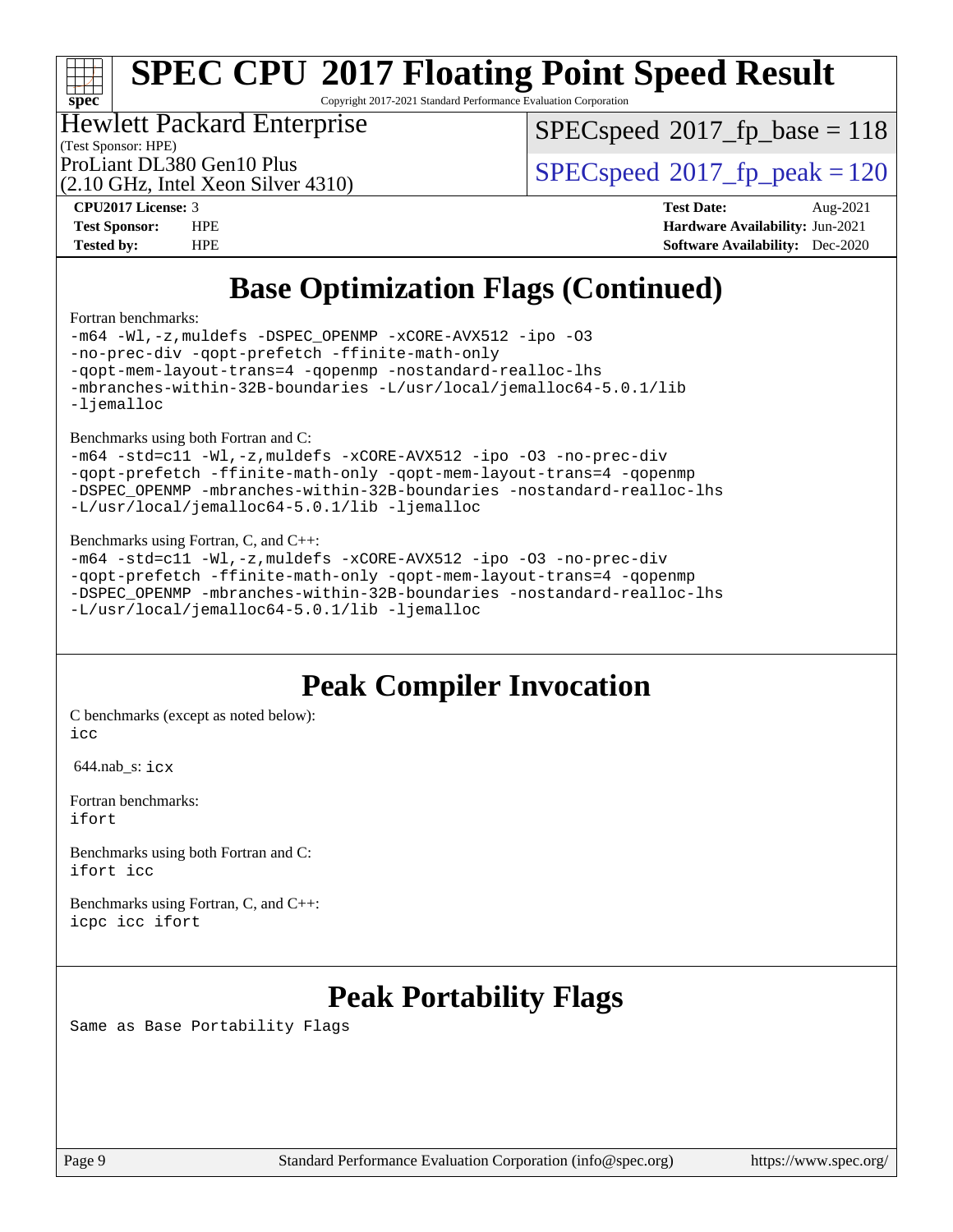Copyright 2017-2021 Standard Performance Evaluation Corporation

#### (Test Sponsor: HPE) Hewlett Packard Enterprise

[SPECspeed](http://www.spec.org/auto/cpu2017/Docs/result-fields.html#SPECspeed2017fpbase)<sup>®</sup>2017 fp base = 118

(2.10 GHz, Intel Xeon Silver 4310)

ProLiant DL380 Gen10 Plus  $\vert$  [SPECspeed](http://www.spec.org/auto/cpu2017/Docs/result-fields.html#SPECspeed2017fppeak)®2017 fp\_peak = 120

**[spec](http://www.spec.org/)**

**[CPU2017 License:](http://www.spec.org/auto/cpu2017/Docs/result-fields.html#CPU2017License)** 3 **[Test Date:](http://www.spec.org/auto/cpu2017/Docs/result-fields.html#TestDate)** Aug-2021 **[Test Sponsor:](http://www.spec.org/auto/cpu2017/Docs/result-fields.html#TestSponsor)** HPE **[Hardware Availability:](http://www.spec.org/auto/cpu2017/Docs/result-fields.html#HardwareAvailability)** Jun-2021 **[Tested by:](http://www.spec.org/auto/cpu2017/Docs/result-fields.html#Testedby)** HPE **[Software Availability:](http://www.spec.org/auto/cpu2017/Docs/result-fields.html#SoftwareAvailability)** Dec-2020

## **[Peak Optimization Flags](http://www.spec.org/auto/cpu2017/Docs/result-fields.html#PeakOptimizationFlags)**

```
C benchmarks: 
619.lbm_s: basepeak = yes
 638.imagick_s: basepeak = yes
 644.nab_s: -m64 -Wl,-z,muldefs -xCORE-AVX512 -Ofast -ffast-math
-flto -mfpmath=sse -funroll-loops -fiopenmp
-qopt-mem-layout-trans=4
-fimf-accuracy-bits=14:sqrt
-mbranches-within-32B-boundaries
-L/usr/local/jemalloc64-5.0.1/lib -ljemalloc
Fortran benchmarks: 
603.bwaves s: basepeak = yes
 649.fotonik3d_s: -m64 -Wl,-z,muldefs -prof-gen(pass 1) -prof-use(pass 2)
-ipo-xCORE-AVX512
-O3 -no-prec-div -qopt-prefetch -ffinite-math-only
-qopt-mem-layout-trans=4 -qopenmp -nostandard-realloc-lhs
-mbranches-within-32B-boundaries
-L/usr/local/jemalloc64-5.0.1/lib -ljemalloc
654.roms_s: basepeak = yes
Benchmarks using both Fortran and C: 
 621.wrf_s: -m64 -std=c11 -Wl,-z,muldefs -prof-gen(pass 1)
-prof-use(pass 2) -ipo -xCORE-AVX512 -O3 -no-prec-div
-qopt-prefetch -ffinite-math-only -qopt-mem-layout-trans=4
-DSPEC_SUPPRESS_OPENMP -qopenmp -DSPEC_OPENMP
-mbranches-within-32B-boundaries -nostandard-realloc-lhs
-L/usr/local/jemalloc64-5.0.1/lib -ljemalloc
627.cam4<sub>-</sub>s: basepeak = yes
628.pop2_s: basepeak = yes
Benchmarks using Fortran, C, and C++: 
607.cactuBSSN_s: basepeak = yes
```